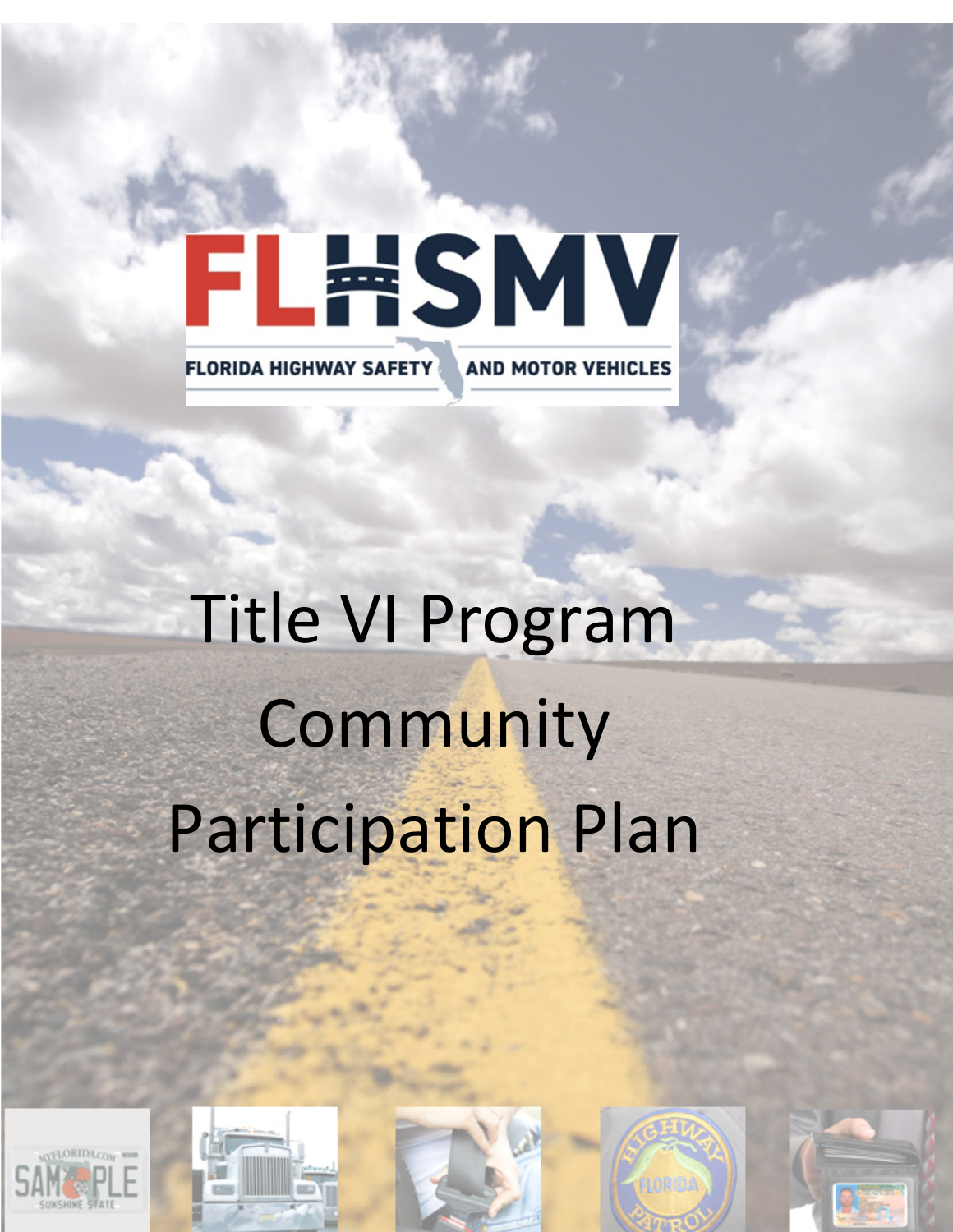# **Introduction**

The Florida Department of Highway Safety and Motor Vehicles (DHSMV) is a recipient of federal funds from various agencies including but not limited to the Federal Highway Administration (FHWA), the U.S. Department of Transportation, Motor Carrier Safety Assistance Program (MCSAP) and the Federal Motor Carrier Safety Administration (FMCSA). All recipients of federal funding must comply with the requirements of Title VI of the Civil Rights Act of 1964 and other nondiscrimination statutes, regulations and authorities.

DHSMV complies with all federal and state authorities requiring nondiscrimination, including but not limited to Title VI of the Civil Rights Act of 1964, the Civil Rights Restoration Act of 1987, Section 504 of the Rehabilitation Act of 1973, the Americans with Disabilities Act of 1990 (ADA), the Age Discrimination Act of 1975 and Executive Order 12898 (Environmental Justice) and 13166 (Limited English Proficiency). The department does not and will not exclude from participation in; deny the benefits of; or subject anyone to discrimination based on race, color, national origin (including limited English proficiency), sex, age, disability or income. In addition, the department complies with the Florida Civil Rights Act and does not permit discrimination based on religion or family status in its programs, services or activities.

To ensure DHSMV's compliance with federal guidelines, this community participation plan is being developed to promote public involvement in the agency's planning and decision-making activities. This plan describes DHSMV's proactive public outreach strategies and procedures.

Community participation is the process through which stakeholders' concerns, desires, and values are incorporated into decision-making at DHSMV. Community participation refers to processes that enable stakeholders to directly affect and/or influence a decision-making process.

## **Community Participation Process**

The purpose of the Community Participation Plan is to establish public participation policies and procedures for information dissemination and public input when contracting or expanding motor vehicle registration/driver license related services carried out by DHSMV and their agents.

While the trend in recent years has been downsizing operations within DHSMV and outsourcing services from within DHSMV to various third-party vendors and the elected tax collectors, the number of service facilities actually available to the public have increased. DHSMV maintains responsibility for the administration of the motor vehicle registration and driver licensing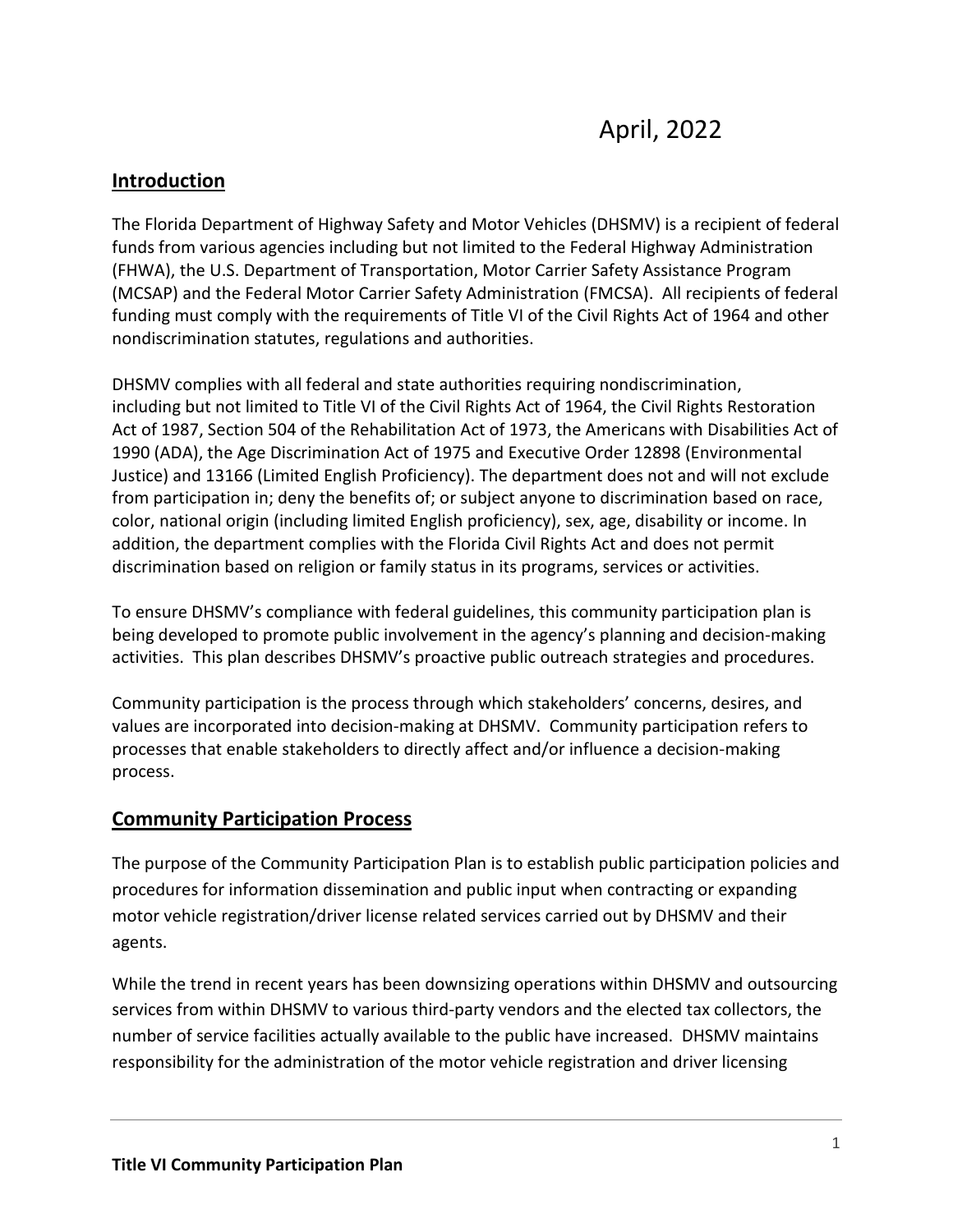programs throughout the state. As such, it is beneficial to seek input from the public when developing plans to contract or expand motorist licensure/motor vehicle registration service that directly impact the residents of the state of Florida.

County Tax Collectors have long served as agents of the state for motor vehicle related services. During the 2010 legislative session, HB 5501 was passed which mandated that all driver license services be transitioned to the elected county tax collectors, no later than June 30, 2015. At this time, all driver license and motor vehicle services in counties with elected tax collectors, either directly, or through inter-local agreements between the counties, are responsible for driver license issuance. There are only two counties in Florida, Broward and Miami-Dade that do not have elected tax collectors and the department provides these services to the public. It should be noted that the current trend in Florida has been an expansion of motor vehicle registration/driver license services rather than a contraction of these services.

# **Goals and Objectives**

The Community Participation Plan intends to provide meaningful outreach and engagement opportunities for the public, including low-income, minority, and Limited English Proficiency (LEP) populations. In support of this process, the following goals have been established as the basis for public participation with DHSMV:

- $\checkmark$  Involve stakeholders early and throughout the process  $-$  Early engagement and regular communication with the community has a significant impact on the quality of the input and the communities buy-in to the proposed project, action or statutory change.
- **Increase the participation of under‐represented populations**  DHSMV understands that the primary objective of the community participation process is to involve participants with a range of socioeconomic, ethnic, and cultural perspectives including those identified as being low-income, minority, or LEP populations.
- **Use public participation to improve outcomes**  DHSMV recognizes the importance of community participation as an input to successful decision making for projects, proposed policy and procedure changes and statutory changes.
- **Provide continuous public education**  Both to inform and engage the public in the short term, while maintaining a longer-term perspective to increase the public's capacity to understand the issues and restraints on DHSMV.
- **Make public participation accessible**  DHSMV seeks to address physical, geographical, linguistic, and cultural barriers to allow the full participation by all potentially affected members of the public in the motor vehicle registration and driver licensing process.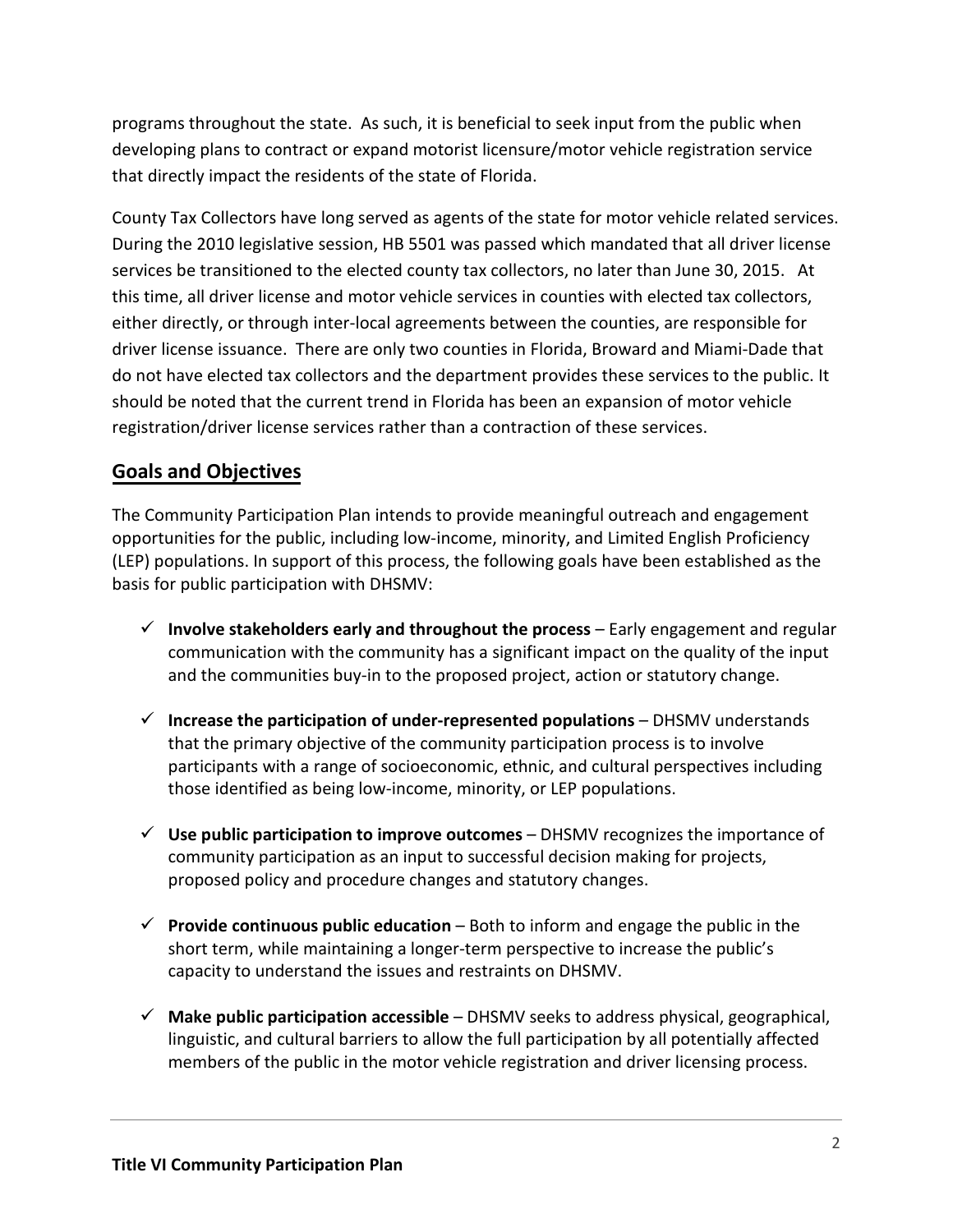- $\checkmark$  Make public participation relevant Public participation is most effective when geared to the specific concerns, interests, and values of affected communities and stakeholders.
- $\checkmark$  **Maintain and create new partnerships** DHSMV has a long-standing commitment to being a valued partner with community-based organizations and other nongovernmental organizations in building trust with the community and reaching lowincome, minority, and LEP populations.
- **Function as a "living document"**  The Community Participation Plan intends to continue to evolve to meet the changing needs of communities.
- **Maximize input opportunities**  DHSMV seeks to maximize participation in the Community Participation Plan by using existing public participation techniques as well as seeking new methods and technologies to enhance these efforts.

# **Community Participation When Expansion or Contraction of Services Occur**

With the vast majority of retail licensure and motor vehicle registration services being handled by DHSMV's agents, DHSMV will define a plan of how it will accomplish community participation when service levels change or offices are opened or closed.

In 65 of Florida's 67 counties, licensure services are required by Florida Statute to be administered by the elected tax collectors in their respective counties. The tax collectors are responsible for motorist/motor vehicle services in all 67 counties. As a result, impacts involving service delivery or office closures and openings would impact only the localized or regional area and not have a statewide impact. Statewide impact would only occur from changes in state or federal law, from agency policy and procedure changes, system failures or outages or if there is a natural disaster.

It is of note that the majority, if not all, of our driver licensure/motor vehicle registration service agents have Community Participation outreach processes already in place. When the driver licensure/motor vehicle registration service agents have an existing Community Participation outreach approach, our agents will review their existing approach and will revise their existing approach to address any of the requirements not presently included.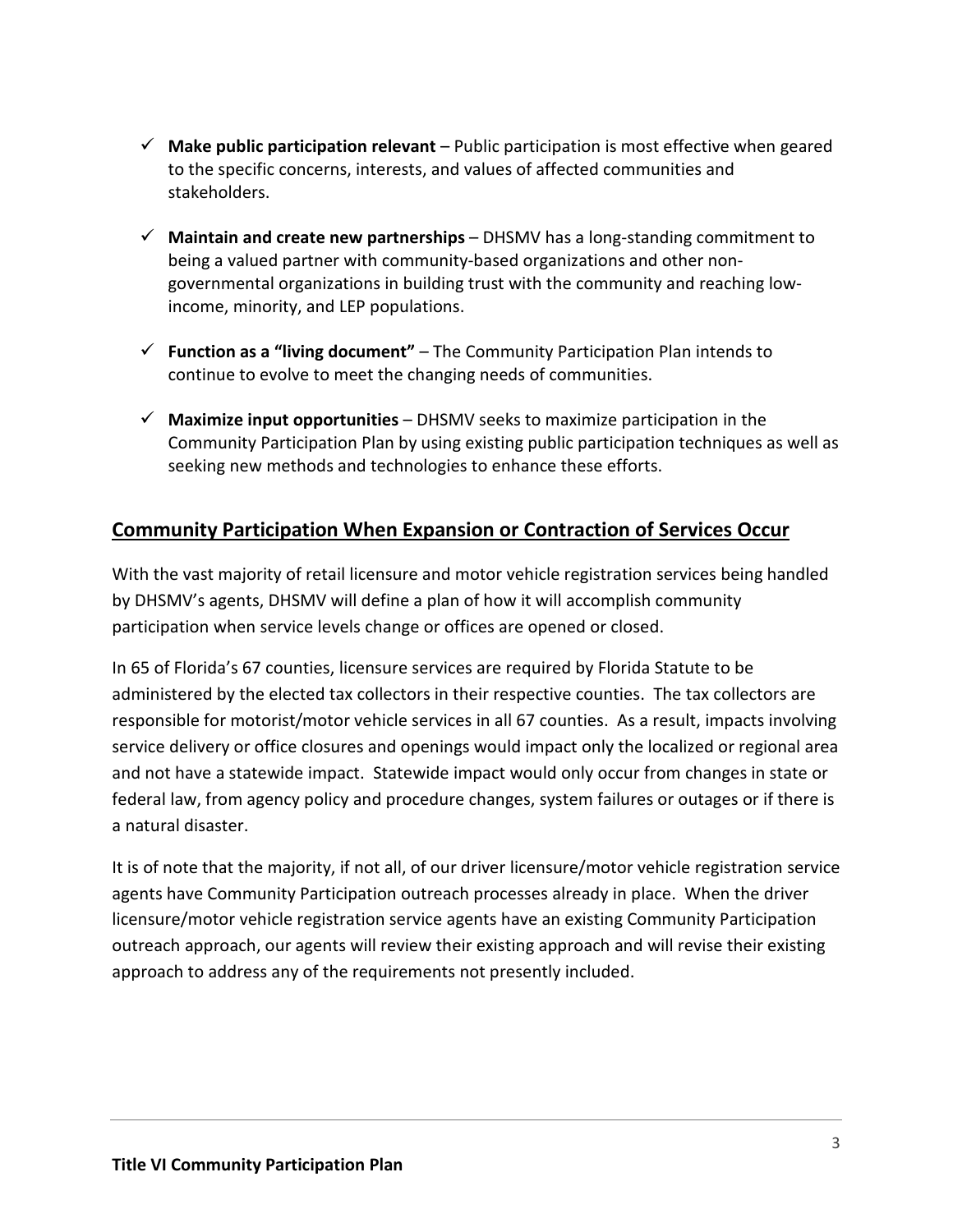## Phase I: Evaluation

- $\triangleright$  The driver license/motor vehicle registration service agents and/or DHSMV will assess the impact that the expansion or contraction of services will have on the surrounding area, counties, region or state.
	- o If services are being reduced, are there alternative sources within the service area where the public can obtain the needed motor vehicle registration or driver license services?
	- o Where offices are closing, review past service data to determine what geographical areas the customers were coming from.
- $\triangleright$  If there is material impact, i.e. having an adverse impact on the population affected by the change resulting from the expansion or contraction of services, the department will determine who will be impacted by the proposed change in service delivery and move to Phase II (see below).
- $\triangleright$  If there is no material impact resulting from the expansion or contraction of services, no additional action is required. This evaluation will be documented and maintained by the Division Coordinators, i.e. Bureau Chiefs, in the Division of Motorist Services. Once documented it will be sent to the Deputy Director of Motorist Services for approval.
- $\triangleright$  Consideration will be given to the demographics of those impacted looking at, but not limited to, socio-economic factors, LEP, race, color and national origin.

# Phase II: Outreach Efforts

- $\triangleright$  The driver license/motor vehicle registration service agents and/or DHSMV will implement public outreach techniques best suited to the target audience.
- $\triangleright$  Publicize the change for 60 days using methods to reach the greatest number of customers. This news should be communicated in an accessible and inclusive manner (including foreign language translations, if necessary) that promotes effective public participation and is free of linguistic, cultural, economic or historical barriers. (See the Publicizing Proposed Changes Section below.) When public meetings are conducted, ensure that reasonable time is provided for attendees to provide comments regarding the proposed change(s). See the Planning and Conducting Public Meetings Section outlined below.
- $\triangleright$  Within 60 days of the conclusion of the outreach effort, the driver license/motor vehicle registration service agents or division coordinators will review the comments and analyze the impacts to all customers, regardless of a customer's race, color, national origin, sex, age, disability, income-level, or LEP, regarding their ability to access the facilities/services both prior to the proposed change and following the proposed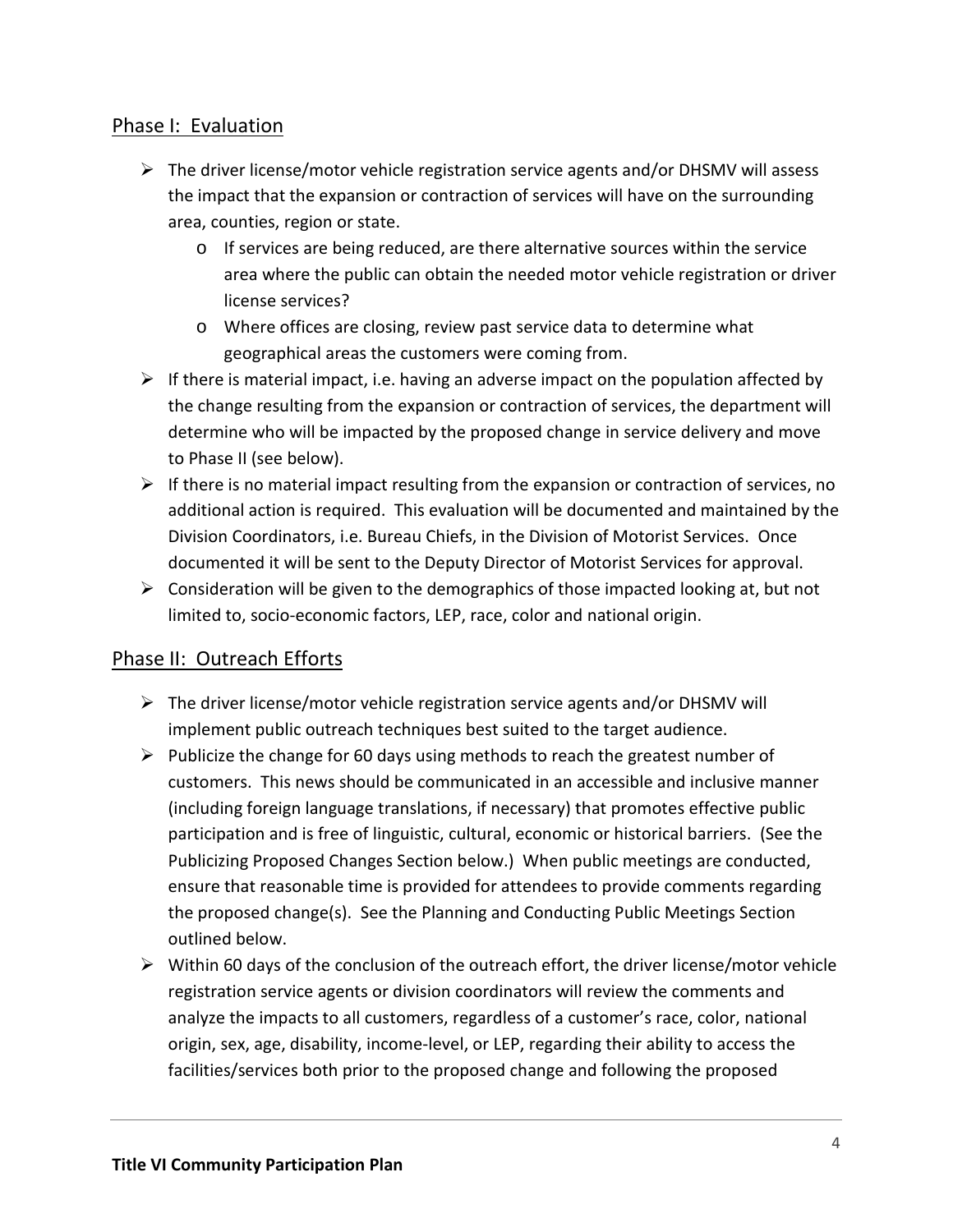change. This analysis is required to be sufficiently detailed so that the ultimate conclusion as to how the proposed change will impact customers is well-documented.

- $\triangleright$  A summary report will be completed and posted on a publicly accessible site detailing all aspects of the outreach effort such as the comments received, how the comments were addressed, and information obtained through the outreach efforts. This report will be completed within 90 days following the conclusion of the outreach efforts.
- $\triangleright$  Adjust the change(s) as appropriate dependent upon the actual impact to customers.
- $\triangleright$  Submit a detailed written report to the Federal Motor Carrier Safety Administration (FMCSA).
- $\triangleright$  Implement the change(s) as appropriate.
- $\triangleright$  Monitor customer communications for a period of six months for reactions to the change.
- $\triangleright$  Re-evaluate the actual impact to customers and be prepared to adjust the change as appropriate.

Note: Changes involving state owned facilities or equipment generally need a budget request submission and approval through the Florida Legislature prior to being able to implement the change.

# **Identification of Stakeholders**

Stakeholders are those who are either directly or indirectly affected by a plan, project or program based on decisions related to recommendations or implementation actions. Those who may be adversely affected or who may be denied benefits due to a contraction or expansion of motor vehicle registration/driver license services are of particular interest in the identification of specific stakeholders.

It should be noted that not all of DHSMV's stakeholders would be impacted by an expansion or contraction of services. The impact on stakeholder will differ from area to area when contraction or expansion occurs. Stakeholders for DHSMV include, but are not limited to:

- Residents of the state of Florida including minority, LEP, seniors and individuals with disabilities
- County Tax Collectors
- Third Party Administrators who have agreements with DHSMV to perform services
- Cities and municipalities throughout the state of Florida
- County governments throughout Florida
- Major employers
- Major hospitals and medical facilities including facilities for veterans
- Motor vehicle dealers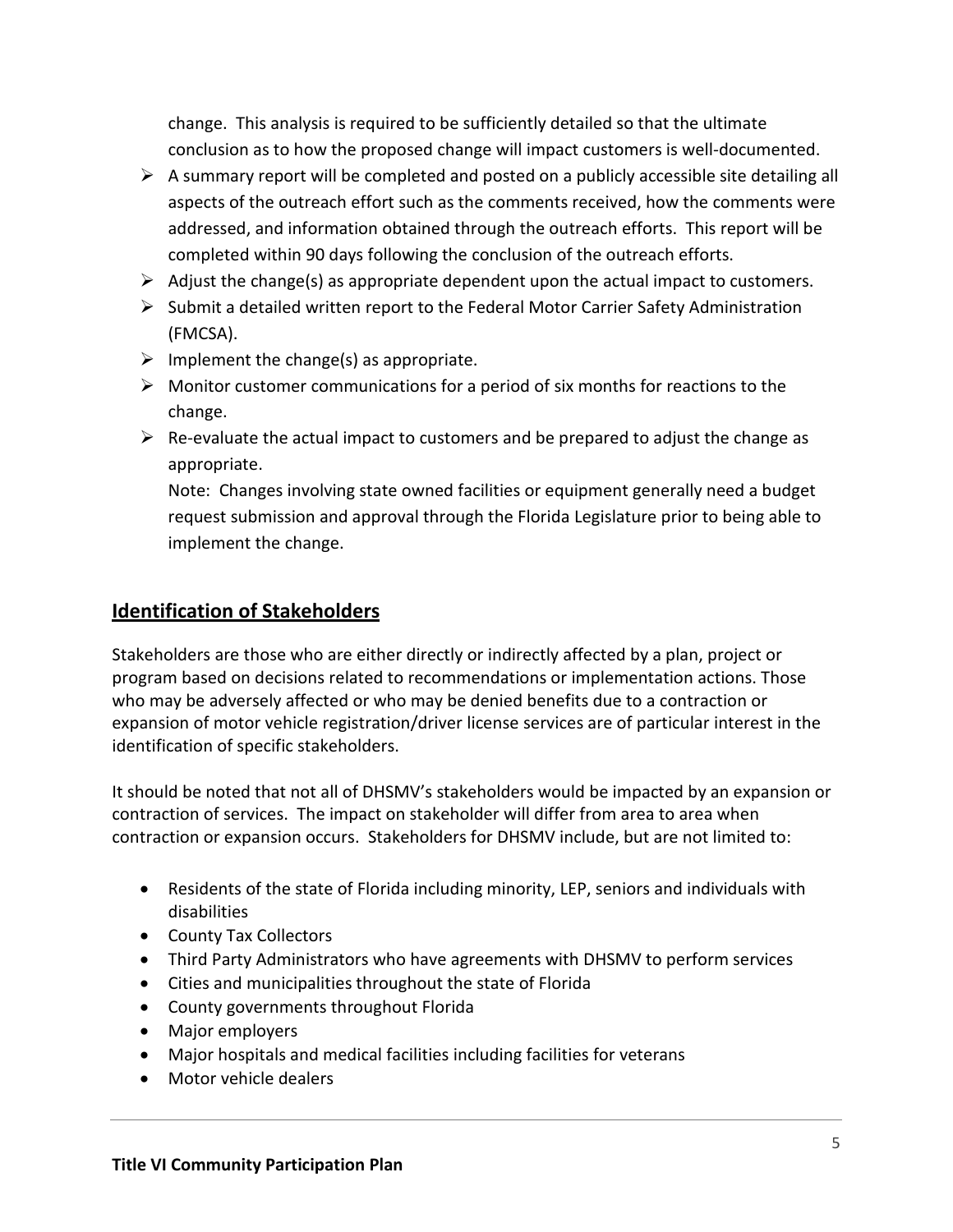- Manufactured housing builders and dealerships
- Motor vehicle manufacturers
- Educational institutions including high schools that offer Driver's Education Licensing Assistance Programs (DELAP)
- Driver improvement course providers
- Florida Rider Training Programs (Motorcycle training classes)
- Commercial Driver License Schools
- Non-Profit and Business Communities
- Regional and municipal transit providers
- Commercial trucking companies
- Government and governmental organizations
- Various branches of the military
- County Property Appraisers
- Florida Department of Children and Families
- Florida Department of State
- Parking enforcement agencies
- Red light camera vendors
- Toll authorities
- Insurance companies
- Law enforcement agencies
- Clerk of Courts and the Court System as a whole
- State Attorney's
- Ignition Interlock Providers
- Electronic Lien, Electronic Temporary Registration, and Electronic Filing System Providers
- Requesting Parties who obtain data based upon a Memorandum of Understanding with DHSMV
- Other state and federal Agencies such as, but not limited to the Florida Department of Revenue, Florida Department of Business and Professional Regulation, Federal Department of Transportation, Federal Motor Carrier Safety Administration, Federal Highway Administration, Social Security Administration, American Association of Motor Vehicle Administrators, National Highway Traffic Safety Administration, etc.
- American Association of Motor Vehicle Administrators (AAMVA)
- National Highway Traffic Safety Administration (NHTSA)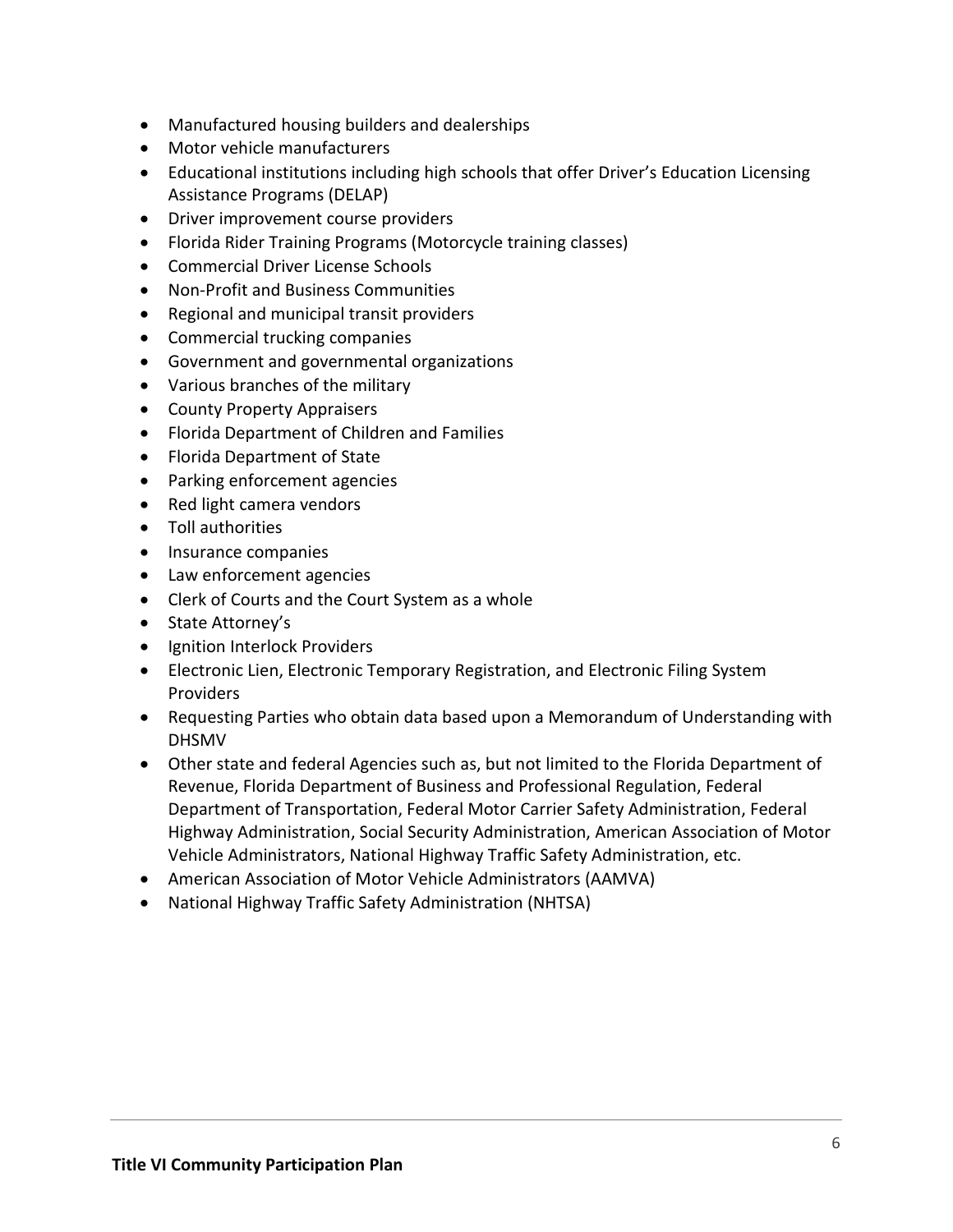# **Publicizing Proposed Changes**

In order for any Public Participation Plan to work effectively, there should be methods in place to inform the general public and the affected stakeholders of the proposed changes. Some items to be considered, on a case by case situation, when advising the public of proposed changes are:

- $\triangleright$  Notices should be concise & engaging; incorporate images of people, vehicles and driver related items as much as possible.
- $\triangleright$  Consider using ethnic media outlets: community TV & radio, newspapers
- $\triangleright$  Where possible, consider posting notices at non-traditional locations: places of worship, ethnic stores, English as a second language classes, community based organization newsletters, home owners associations & neighborhood newsletters, etc., when DHSMV or their agents participate in events.
- $\triangleright$  Handout notices in issuance offices
- Gain public ownership by using phrases like: "We Need Your Opinions or Your Voice Matters."
- $\triangleright$  If more than 1 meeting is on a notice, indicate if it is the same meeting in different locations or a series of meetings.
- $\triangleright$  Consider using customized mailings using county and city mailing lists.
- $\triangleright$  Consider using pictograms, photos, etc., as much as possible, limit text.
- $\triangleright$  Press releases should be considered to reach impacted residents
- $\triangleright$  Consider public service announcements
- $\triangleright$  Blast e-mails can be considered to target specific customer bases
- $\triangleright$  Notices on the FLDHSMV website
- $\triangleright$  Surveys may be utilized
- $\triangleright$  Telephone notices may be used on the automated system when customers call our Customer Service Center
- $\triangleright$  Direct mail to interested parties and organizations
- $\triangleright$  Consider paid advertising

# **Planning and Conducting Public Meetings**

There is a wide array of techniques which DHSMV will utilize to include public participation in their decision-making processes.

One example that we currently use is active participation in events and meetings held by our various stakeholders. Stakeholders, such as the Florida County Tax Collectors, have several meetings throughout the year to include meetings with coalition groups as well as their annual Florida Tax Collector's Conference. By participating in the regularly scheduled meetings and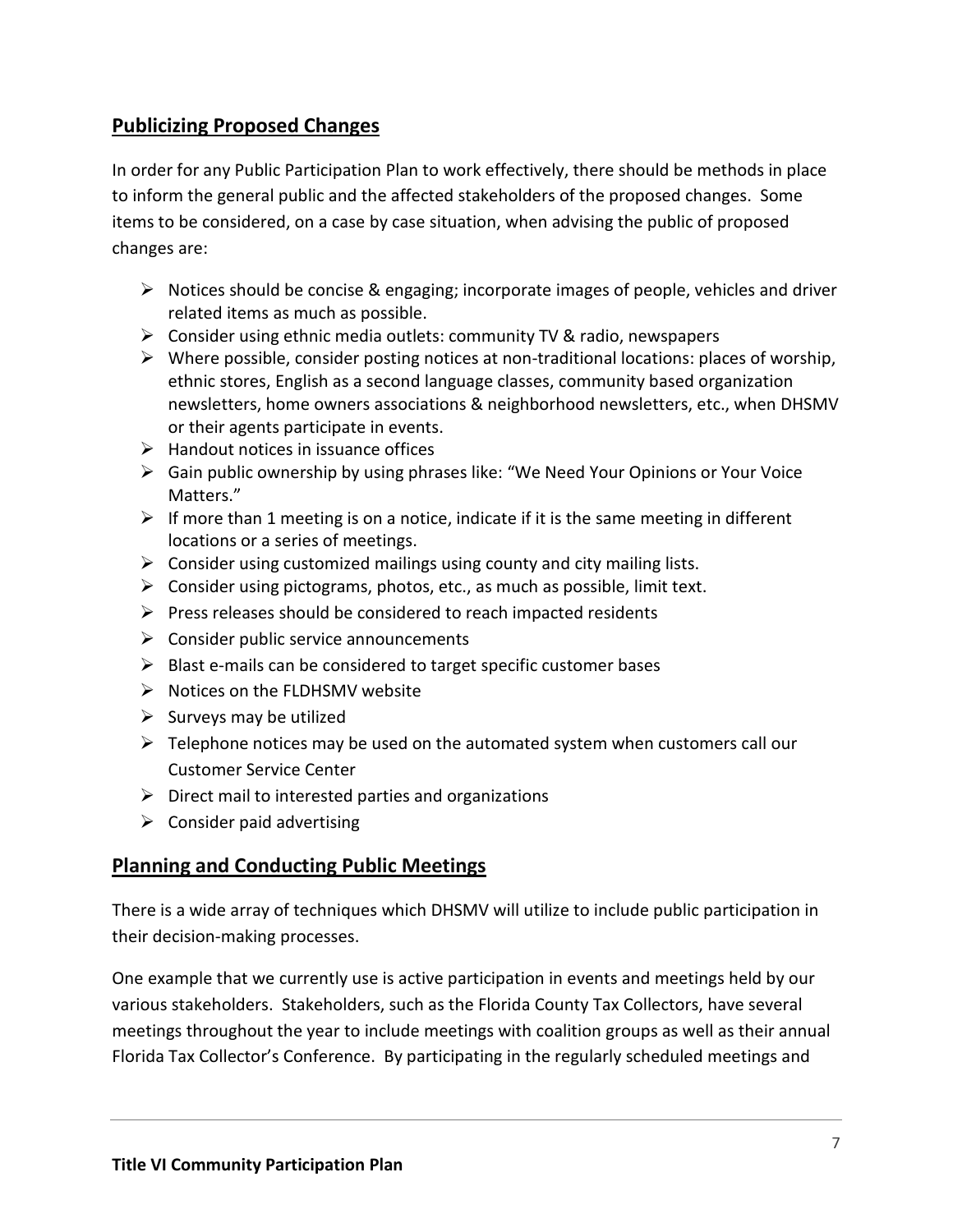events of our stakeholders, we have the opportunity to solicit their input on our proposed policies, procedures, process changes, statutory changes, and facility and equipment changes that directly impact the stakeholder.

The following includes techniques currently used by DHSMV as well as methods used by other agencies throughout the country to ensure public participation. While all of these would probably never be used for a single expansion or contraction of services, the methods used should be selected based on who is impacted by the change in service level.

#### Public Meetings/Workshops

- Offer customized presentations to existing groups and organizations
- Co-host workshops with community groups, business associations, etc.
- Contract with community-based organizations in low-income and minority communities for targeted outreach
- Sponsor a forum or summit with partner agencies, with the media or other community organizations
- Encourage opportunities for public input directly to DHSMV

#### Techniques for Public Meetings/Workshops

- Open houses
- Facilitated discussions
- Question-and-answer sessions with DHSMV staff directly involved with the proposed changes
- Break-out sessions for smaller group discussions on multiple topics
- Interactive exercises
- Customized presentations
- Vary time of day for workshops (day/evening)
- Conduct meetings entirely in alternative languages (i.e. Spanish, Creole)
- Webcasts

#### Visualization Techniques

- Charts, illustrations, photographs
- Table-top displays and samples
- Web content and interactive games
- Electronic voting
- PowerPoint slide shows

#### Polls/Surveys

- For major planning efforts, conduct statistically valid telephone polls in English as well as additional languages
- Electronic surveys via the web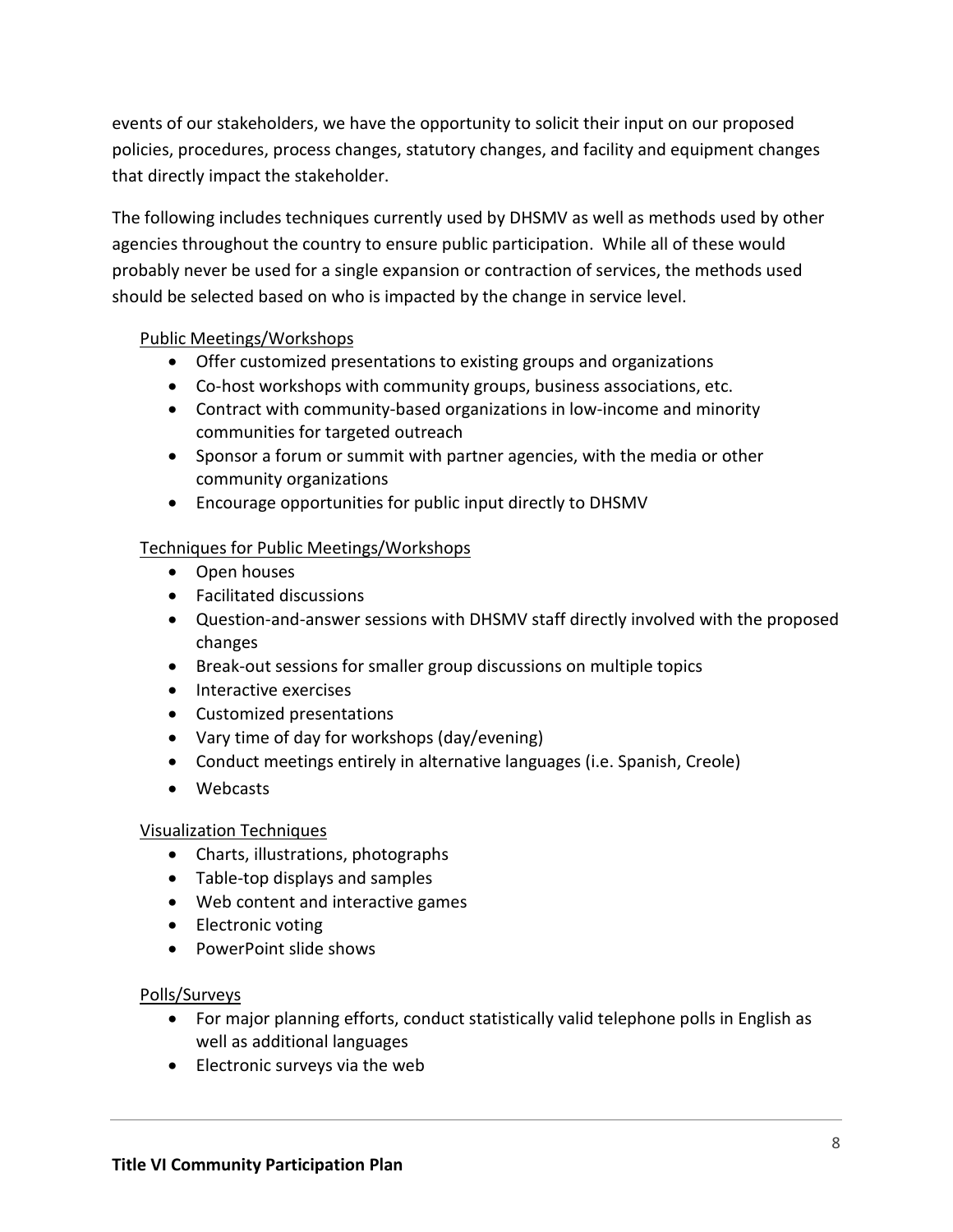- Conduct interviews where people congregate, such as office waiting areas
- Printed surveys distributed at meetings, offices, etc.

#### Focus Groups

- Participants recruited randomly from telephone polls or surveys
- Participants recruited by interest area
- Participants recruited from stakeholder groups

#### Printed Materials

- User-friendly documents
- Post cards
- Charts, photographs, and other visual means of displaying information

#### Targeted Mailings/Flyers

- Work with community-based organizations to distribute flyers
- Mail to targeted database lists
- Distribute flyers to key community organizations
- Place notices in issuance offices and on Florida Licensing on Wheels (FLOW) units

#### Utilize Local Media

- News releases
- Purchase display ads
- Negotiate inserts into local printed media
- Visit minority media outlets to encourage use of DHSMV news releases
- Public Service Announcements on radio and TV
- Develop content for public access/cable television programming
- Civic journalism and nonprofit partnerships

#### Use of the Internet/Electronic Access to Information

- Website with updated content
- Use social media to reach a larger audience
- Audio-cast of past public meetings/workshops
- Electronic duplication of open house/workshop materials
- Interactive web with surveys, comment line
- Use the web to provide interaction among participants
- Access to planning data (such as charts, background on proposed changes, forecasts, census data, research reports)
- Provide information and details on upcoming public meetings in advance

#### Notify Public

• Blast e-mails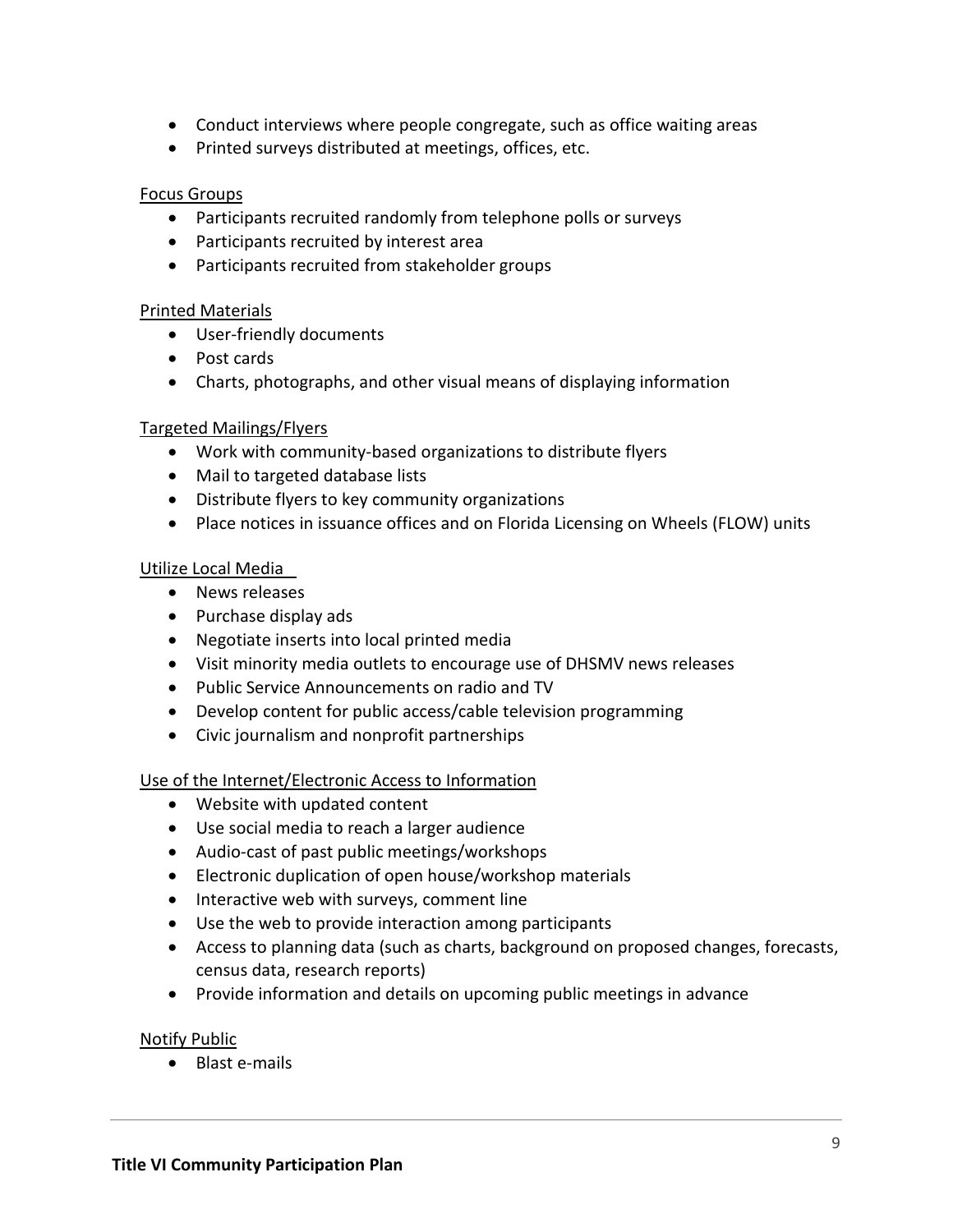- Notice widely disseminated through new partnerships with community-based and interest organizations
- Newsletters
- Printed materials
- Electronic access to information
- Local Media
- Notices placed in issuance offices and on Florida Licensing on Wheels (FLOW) units
- DHSMV newsletters *Expressways* and *News Wheel*
- Submit articles for publication in community/corporate newsletters

Techniques for Involving Low Income Communities and Minority Populations

Assistance to community-based organizations to tailor meetings, customize presentation materials, provide incentives and support services to remove barriers that prohibit participation

- Flyers in issuance offices and on Florida Licensing on Wheels (FLOW) units
- Outreach in the community
- Personal interviews or use of audio recording devices to obtain oral comments
- Translate materials; have translators available at meetings as requested
- Include information on meeting notices on how to request translation assistance
- Robust use of "visualization" techniques, including graphics to illustrate trends, choices being debated, etc.
- Use of community and minority media outlets to announce participation opportunities

Techniques for Reporting on Impact of Public Comments

- Summarize key themes of public comments in staff reports within DHSMV
- Direct mail and email to participants from meetings, surveys, etc. to report final outcomes
- Newsletter articles
- Updated and interactive web content

Techniques for Involving Limited-English Proficient Populations

- Personal interviews or use of audio recording devices to obtain oral comments
- Translated documents and web content on key initiatives
- On-call translators for meetings
- Translated news releases and outreach to alternative language media, such as radio, television, newspapers and social media.
- Include information on meeting notices on how to request translation assistance
- Robust use of "visualization" techniques, including maps and graphics to illustrate trends, choices being debated, etc.
- Train staff to be alert to and anticipate the need of low-literacy participants in meetings, and workshops